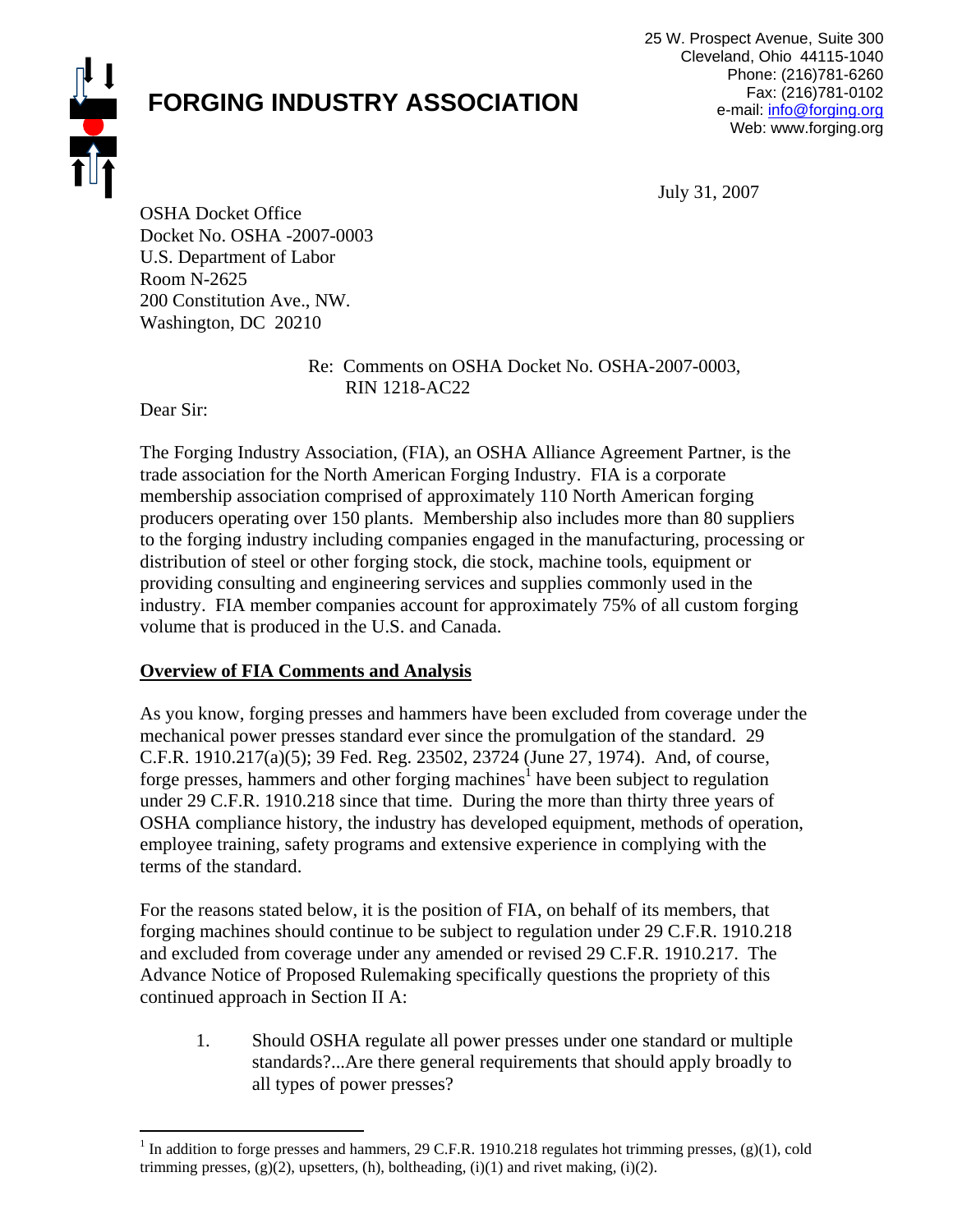3. If OSHA updates the standard [1910.217] to be consistent with the provisions of of ANSI B11.1-2001 or its equivalent, should OSHA exclude all of the machines that are excluded in ANSI B11.1-2001? Why?

#### **Single Standard vs. Multiple Standards**

It is FIA's position that the original writers of both OSHA 1910.217 and ANSI B11.1 carefully considered this issue and determined that the functionality of forging hammers / presses, and the environment they operate in, makes a universal standard impractical. OSHA recognized these differences in 1971, when it excluded "hot metal presses, forging presses and hammers", from 1910.217, and created 1910.218, for forging presses, which FIA fully supports and endorses.

## *Hot Forging Press Operational Differences*

• The primary safety focus of OSHA 1910.217 / ANSI B11.1 is to prevent an operator's body part (typically a hand or arm) from being between the ram/die and the anvil when the press is cycled. These standards suggest a variety of guarding methods and presence sensing devices to accomplish that objective. These safeguards are needed due to the material typically being manipulated by the operator's hand in close proximity to the point of operation. Unlike general industry press operators, forge press/hammer operators are forming hot metal at 2300 °F thereby necessitating a mechanical means of manipulating the metal on the anvil. This is accomplished by tongs, long reaches (a vehicle similar to a fork lift, but with pinchers in lieu of forks), or manipulators which all create a separation distance between the operator and the point of operation as demonstrated in the photos below.<sup>2</sup>



1



• Because metal is hot, expansion of the volume of the part occurs during the forging process, contrary to the static volume of the part in the typical mechanical power press operation covered by 29 C.F.R. 1910.217. As shown in the enclosed pictures, the expansion of the material, and the fact that the part sometimes extends past the anvil, and requires the part to be moved back and forth across the

 $2^{2}$  In fact, OSHA recognized the safety adequacy of tongs nearly thirty years ago when it directed its inspectors not to issue citations to hot forging operations under 29 C.F.R. 1910. 212 or Section 5(a)(1) of the Act. OSHA Instruction Std. 1-12.6 (October, 30, 1978), OSHA Program Directive #100-29. ("Employees working with machines used in the forming of hot metal including hot trimming Presses(sic), forging hammers, hot forging presses, upsetters, hot bending and hot metal presses, etc., use tongs of a sufficient length to avoid heat as well as the ram. Therefore the standards contained in 29 C.F.R 1910.218 shall be applicable. ")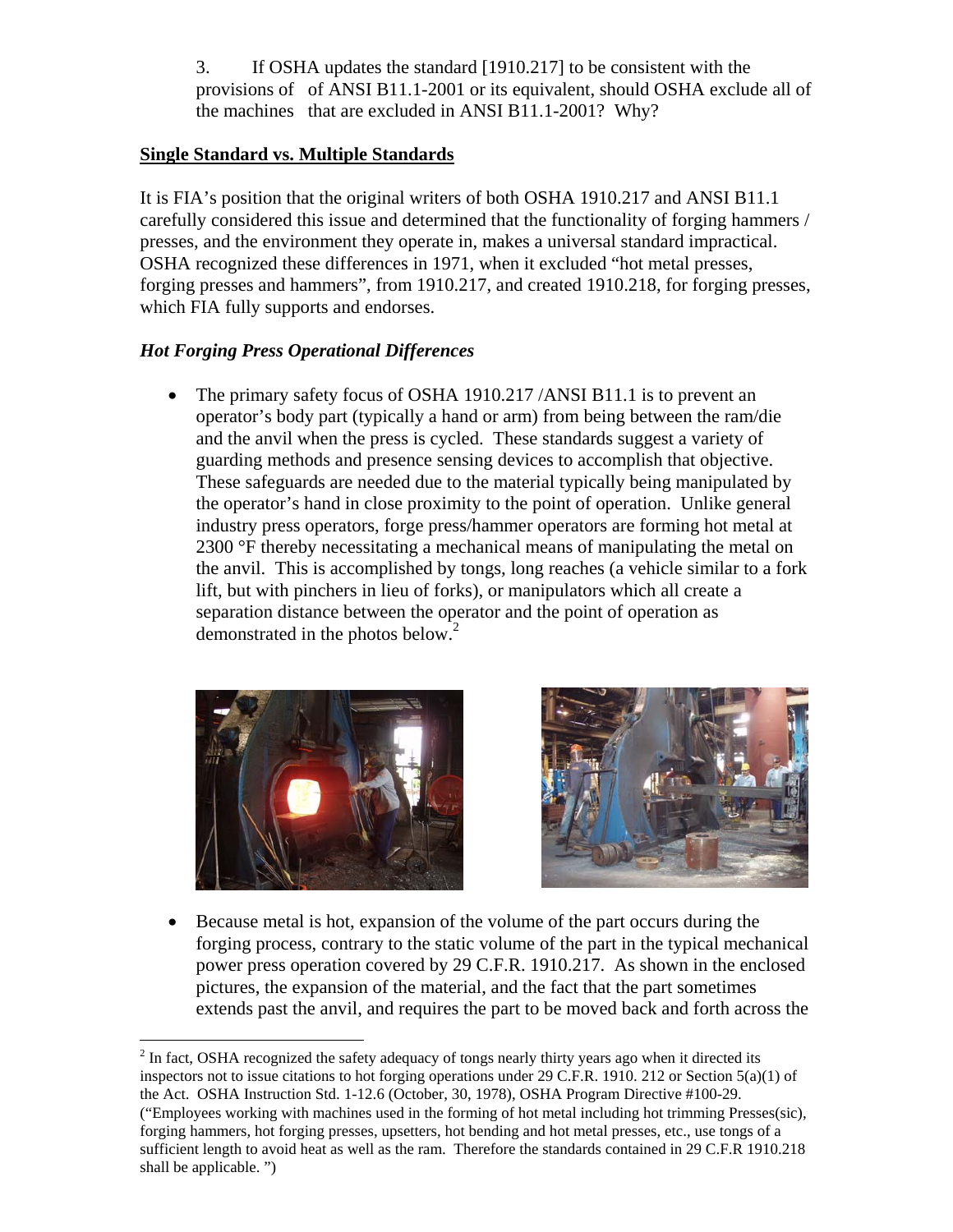anvil to complete the forging process, often necessitates the operator to support the part during the press cycle, eliminating the possibility of erecting barriers to prevent access to the point of operation.



• Another operational difference is with the size of the parts made (as shown above). The maximum guard openings outlined in Table O-10 of 1910.217 are tremendously undersized, capping out at 2 1/8". Raw material, in the form of hot metal ingots, used in the forging process, can exceed 60".

## *Forging Machines Operational Environment*

As discussed earlier, metal is often heated up to 2300 °F; the forging process creates scale and dust that is commonly airborne. Forging hammers produce significant shock vibration during the forging process. Combining the extreme radiant heat, the airborne particulate and the vibration would make maintaining sophisticated electronics like laser curtains and presence sensing devices technically infeasible. The continual false trips would not only cripple production but also create additional safety hazards to personnel.

#### **Excluding of Forging Equipment From An Updated Standard**

In addition to the technical and operational reasons cited above for continuing to regulate forging presses, hammers and other forging under 29 C.F.R. 1910.218 and not a revised 1910.217, FIA also contends that the current safety performance of the industry does not suggest any regulatory changes are warranted. The industry has demonstrated an excellent safety record with no appreciable evidence of significant non-compliance with OSHA requirements. To impose a new, complicated and industry inapplicable framework of a revised 1910.217 would impose significant, adverse and irreparable economic impact on our industry as it struggles to compete in a global marketplace.

#### *Current Safety Performance*

Based on the following data, FIA contends the existing 1910.218 press standard, safeguards, and work practices have proven to be sufficient to protect our workforce without instituting a more rigorous standard.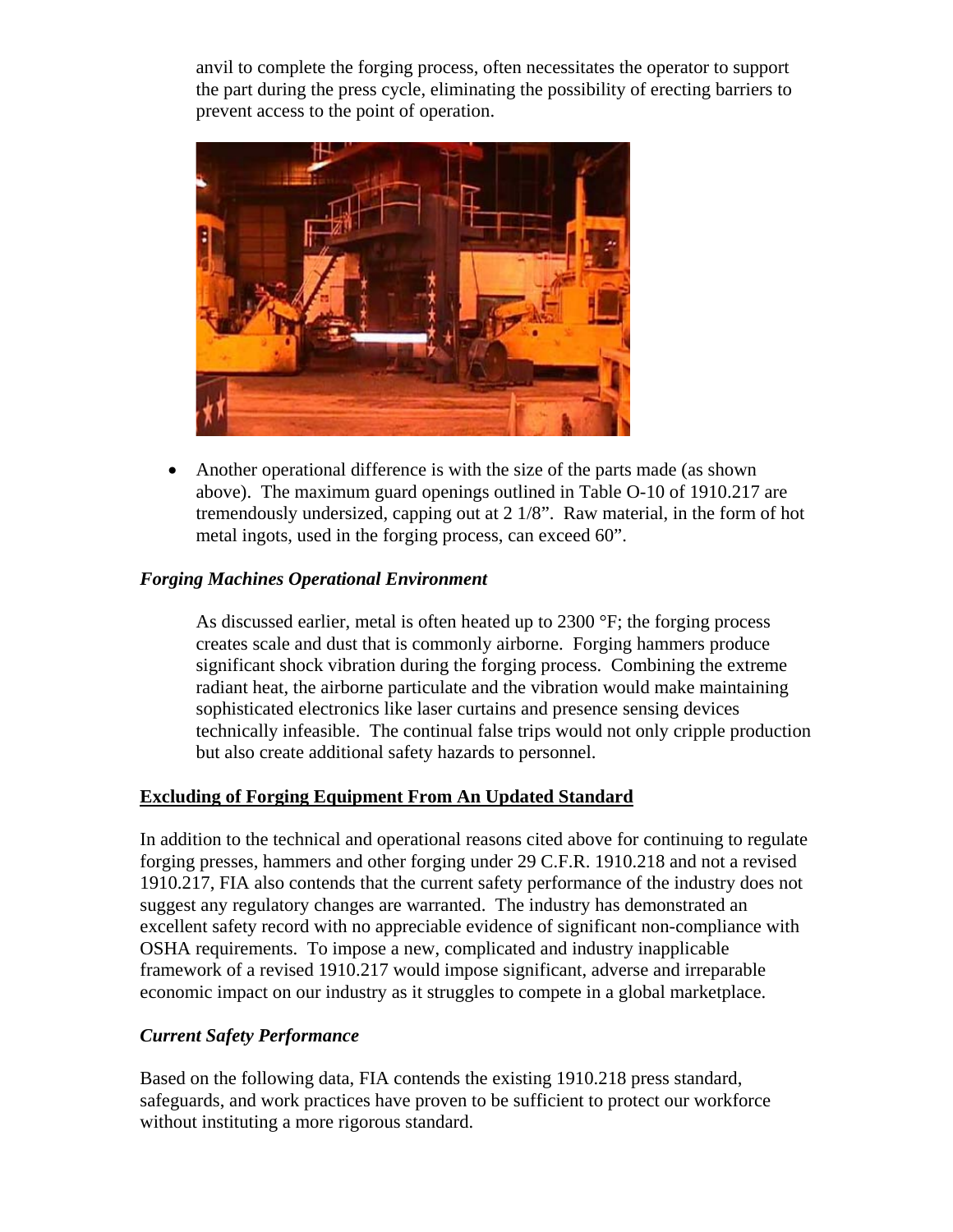- 1. The latest available data from the Bureau of Labor Statistics indicates there were zero amputations in 2004 or 2005 related to the use of forging machinery.
- 2. FIA conducts an annual injury and illness survey of its member companies. Over the last nine years, FIA member companies have reported a 17% overall decrease in their DART rate, demonstrating our industry group's commitment to improving the safety of our operations.
- 3. In 2005, FIA conducted a survey of its member companies, ranking the frequency of injury types. Crushing injuries (from all sources/situations) ranked in the bottom 20% of that survey.
- 4. In 2005, FIA and OSHA signed an Alliance Agreement to promote further cooperation between our member companies and OSHA, to demonstrate the Association's commitment to improving the safety performance of all forging companies, member, and non-member, as an industry group. This focus on safety has led several of our companies to achieve SHARP or VPP status.

## *Economic Impact*

The United States forging industry competes in a global market against foreign competition that, in many instances, operate under significantly fewer and less rigorous regulatory standards. Imposing additional, unnecessary regulatory requirements will channel money away from growth-oriented capital expenditures, increase maintenance costs, decrease productivity and competitiveness in a global market. These impacts will ultimately and inevitably result in the loss of jobs leading to the extinction of a defensecritical industry within the United States manufacturing base.

Some of our member companies supplied the following explanations of the impact that a more rigorous standard would have on their company and our industry:

## • **Forging Press Manufacturer**:

"If the American forging industry cannot remain competitive we will lose more jobs, resources, and revenue to foreign countries. As a press manufacturer, this has a two-fold effect. The first effect is that we will lose our US customer base from plant closures and cutbacks. Overseas sales of large forging equipment is a very competitive market through which increased transportation costs and manufacturing costs have had significant impact on American forging press builders. The second effect is that a loss of forgers in the US will lead to a reduced supplier base for those that use these forgings for machine manufacture which then leads to increased component costs, quality concerns, and delayed deliveries due to global outsourcing needs."